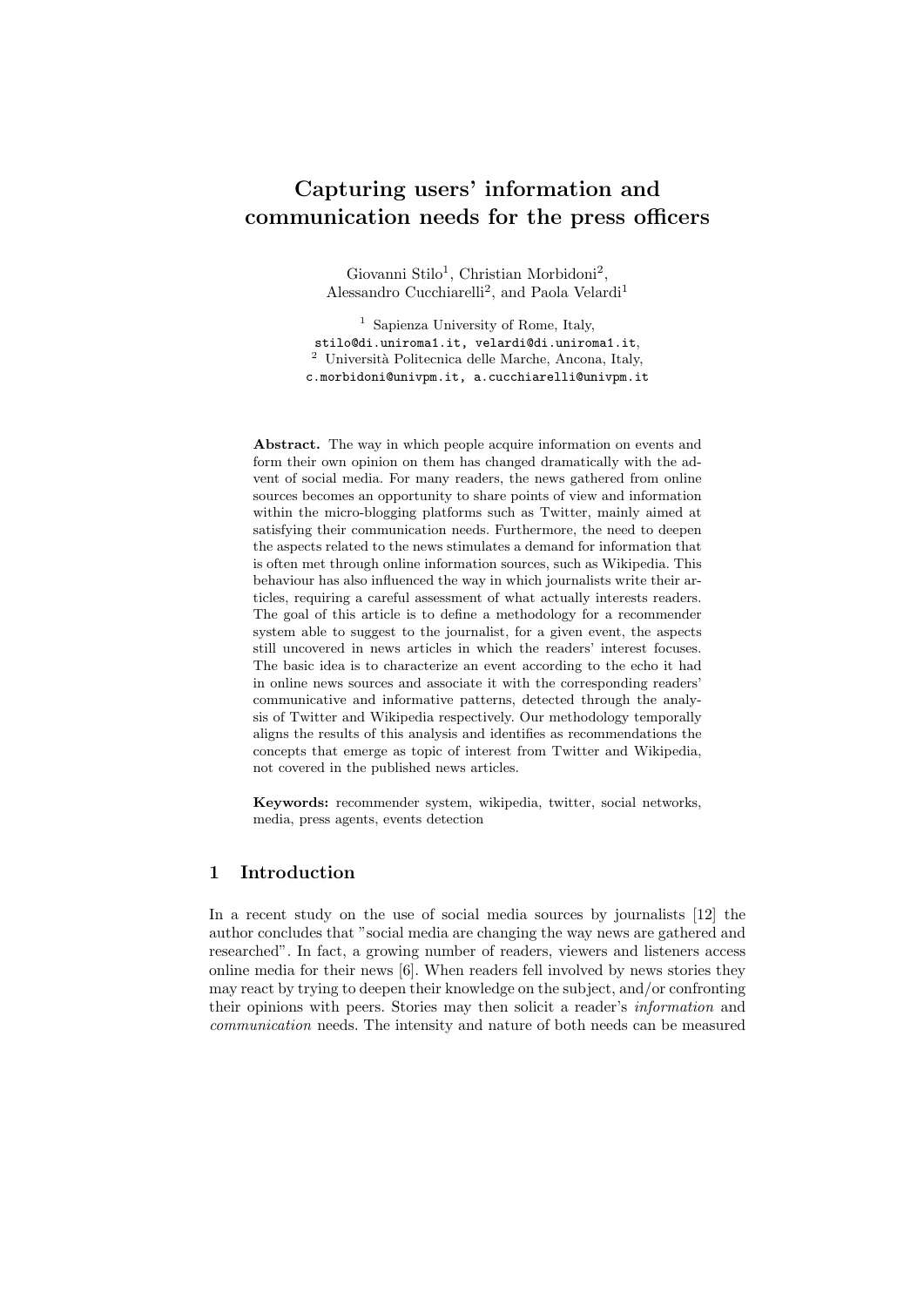on the web, by tracking the impact of news on users' search behaviour on online knowledge bases, and their discussions on popular social platforms. What is more, on-line public's reaction to news is almost immediate [17] and even anticipated, as for the case, e.g., of planned media events and performances, or for disasters [16]. A related issue is the so called fact-checking problem, i.e. the need to validate the veracity of news. The growing relevance of this type of information need is also demonstrated by the recent announcement by Facebook of the Journalism Project to help fight fake news [31].

Assessing the focus, duration and outcomes of news stories on public attention is paramount for both public bodies and media in order to determine the issues around which the public opinion forms, and in framing the issues (i.e., how they are being considered) [1]. Futhermore, real-time analysis of public reaction to news may provide a useful feedback to journalists, such as highlighting aspects of a story that need to be further addressed, issues that appear to be of interest for the public but have been ignored, or even to help local newspapers echoing international press releases.

The aim of this paper is to present a methodology to effectively exploit social data sources for the purpose of news media recommendation and for summarizing the outcome of news stories on the public, defined in terms of the shorter-term effects that news can have, such as informing, engaging, and mobilizing audiences [21]. The purpose of the the recommender is to support journalists in the task of reshaping and extending their coverage of breaking news, by suggesting topics to address when following up on such news.

The paper is organized as follows: in section 2 we review related works, in section 3 we describe our dataset and additional resources used in our methodology, which is presented in section 4. Finally, section 5 is dedicated to the discussion of the preliminary results and section 6 contais the concluding remarks and the future work directions.

## 2 Related Works

To the best of our knowledge, this is the first system for recommending journalists what to write, focusing on presenting users' needs that come from different sources while keeping their original motivation (*information* and *communica*tion).

Many available studies are concerned with the task of predicting the response of social media to news articles [13] [27] rather than extracting users' interest related to news articles to help journalists focalize on additional, yet uncovered, aspects of a reported event. Other works analyze the symmetric problem of recommending news to social media users. Among these, the authors in [19] are concerned with the task of recommending articles to readers in a stream-based scenario, when large user-item matrixes are not available and time constraints are strict. In their work, they derive a number of statistics extracted from the PLISTA [11] dataset used during the ACM Recsys News Challenge 2013. They also compare performances of several existing recommending algorithms show-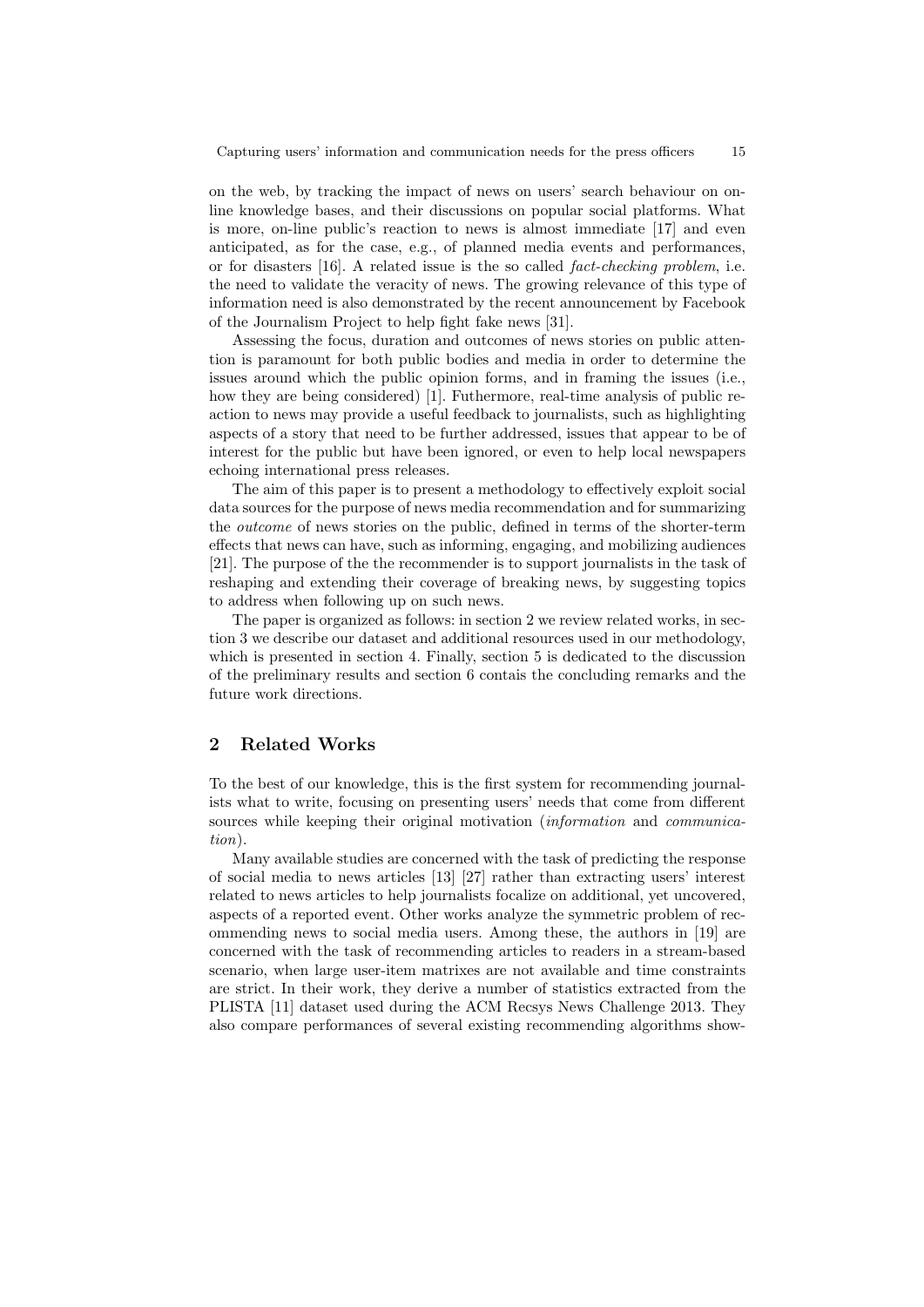ing that the precision of algorithms depends upon the particular news articles domain. The study in [22] also deal with real time recommenders. As before, the considered task is to recommend topical news to users. The authors present Buzzer, a system able to mine real time information from Twitter and RSS feeds and use overlapping keywords in most recent tweets and feeds as a basis for recommendation. Evaluation is performed on a small group of 10 participants over a period of 5 days.

A line of study closer to our work is concerned with the task of identifying social content related to a given event. In [28] the following task is considered: given a news article, find the Twitter messages that "implicitly" refer to the same topic, i.e. messages not including an explicit link to the considered article. They are interested in discovering utterances that link to a specific news article rather than the news event(s) that the article is about. First, the authors analyze the KL-divergence between the vocabulary of news articles (using the NT Times as a primary source) and various social media, such as Twitter, Wikipedia, Delicious, etc. They find that, unless part of the original article is copied in the message, which subsumes explicit reference, the vocabularies might be quite different. The method used by the authors is in three steps: they derive multiple query models from a given article, which are then used to retrieve utterances from a target social media index, resulting in multiple ranked lists that are finally merged using data fusion techniques. Evaluation is performed, in line with other scholars, using messages with explicit mention to an article, and then removing the mention. However, as observed by the same authors, evidence suggests that these messages often copy part of the article, an eventuality that could boost performances. In [15] the objective is to combine news articles and tweets to identify not only relevant events but also the opinions expressed by social media users on the very same event. Like us, they use the news article as the query, and tweets as the document collection. They use a latent topic model to find the most relevant tweets wrt a given news topic. Besides topic similarity, they use additional features such as recency, follower count etc, which are then combined using logistic regression or Adaboost. Relevance judgement for evaluating the system have been collected from 11 computer science students.

Only two papers aim to help journalists find relevant content in social media, as we do. In [3] the authors present a tool to help journalists at identifying eyewitnesses in the context of an event. In [30] a system is described to assist journalists in the use of social media. The authors use SVM to identify newsworthy messages on Twitter based on a manually annotated dataset. Their work however is concerned more with the design of a user interface to help journalists in digging into trending topics than on algorithms to extract such content automatically.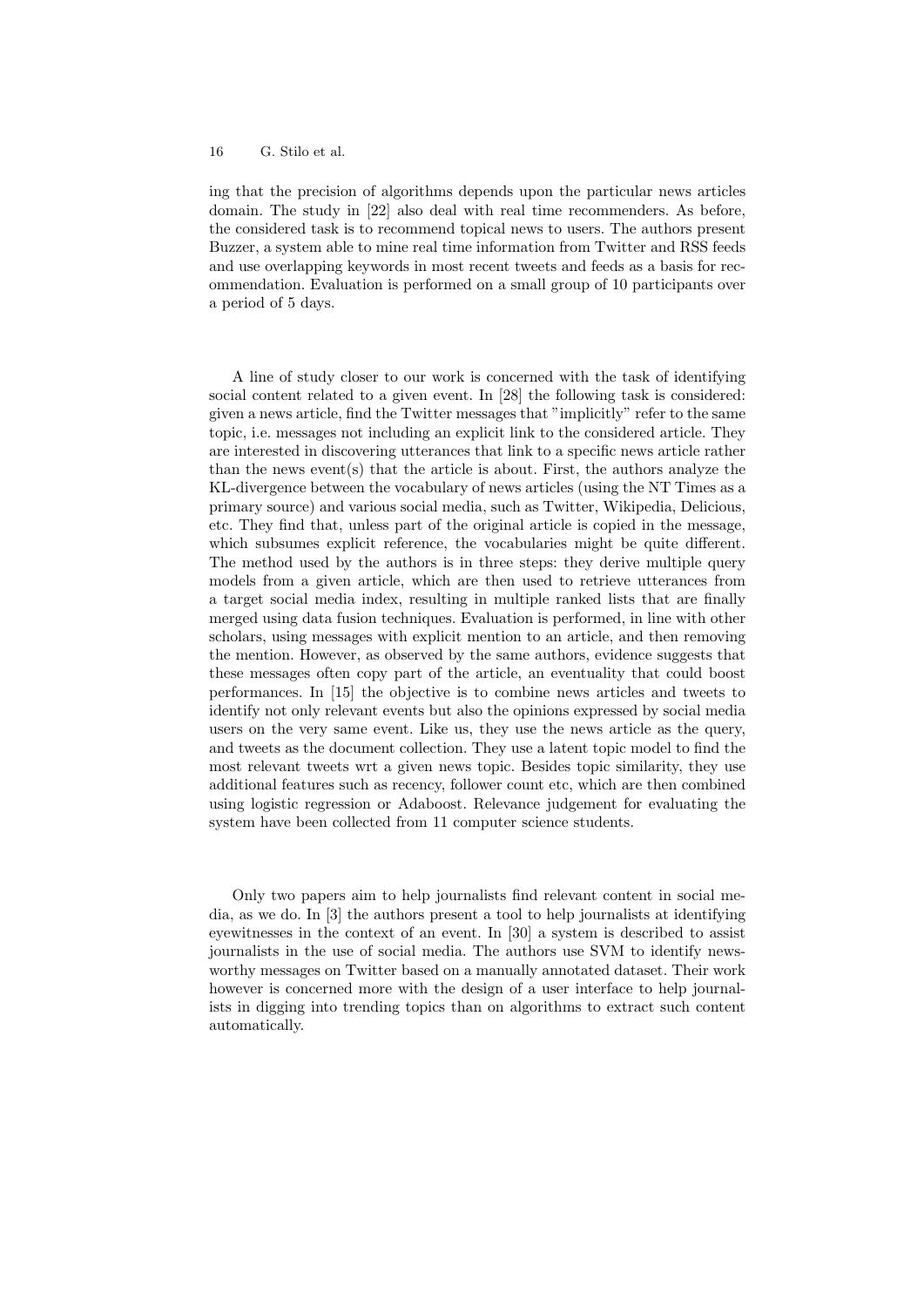Capturing users' information and communication needs for the press officers 17

### 3 Datasets and Resources

To conduct our study, we have created three datasets: Wikipedia PageViews (W), On-line News (N) and Twitter messages (T). Data has been collected during 4 months from June 1st, 2014 to September 30th, 2014 in the following way:

- 1. Wikipedia PageViews: we downloaded Wikipedia page views statistics from the data dumps provided by the WikiMedia foundation<sup>3</sup>. We considered only English queries and we retained only those matching a Wikipedia document, removing redirected requests. Overall, we obtained 27.708.310.008 clicks on about 388 million pages during the considered period. An example is: en Ravindra Jadeja 12 345 where the number of requests (12 in the example) refers to a time span of 1 hour.
- 2. **On-line News:** We collected news from GoogleNews  $(GN)^4$  and HighBeam  $(HB)$ <sup>5</sup>. Due to existing limitations, we extracted at most 100 news per day from GN, while for HB we downloaded all available news. Each news item has a title, source, day of publication and an associated snippet, e.g.,  $GN$ . "8 1 2014","Bleacher Report",<sup>6</sup> ,"India Will Be Left Furious by the Ravindra Jadeja and James","On Friday, following a six-hour hearing in Southampton, judicial commissioner Gordon Lewis found both Anderson and Jadeja not guilty of breaching the ICC ". Overall, we extracted 351,922 news from 88 sources in GN and 1,181,166 from 325 sources in HB during the considered period. Snipptes were about 25 words long in average.
- 3. Twitter messages: we collected 1% of Twitter traffic, the maximum freely allowed traffic stream using the standard Twitter API <sup>7</sup> . Overall, we collected 235 million tweets, e.g., "James Anderson and Ravindra Jadeja have both been found not quilty by judicial commissioner Gordon Lewis.  $\#Cricket$ #ENGvIND".

Furthermore, in this research we used the following resources:

- 1. NASARI embedded semantic vectors for Wikipedia pages, generated as described in  $[2]$ . We used the second release<sup>8</sup> covering 4.40 million Wikipedia pages.
- 2. Dadelion Entity Extraction API ( $Data TXT$ )<sup>9</sup> and  $TextRazar<sup>10</sup>$ . Both are commercial tools providing entity recognition REST APIs that, given a text snippet, identify, disambiguate and link named entities to Wikipedia. DataTXT is based on previous research [4], and has been recently further developed and engineered [24].

 $^3$  https://dumps.wikimedia.org/other/pagecounts-raw/

 $^4$  https://news.google.com/

<sup>5</sup> https://www.highbeam.com

 $^6$  http://bleacherreport.com/articles/2148916

<sup>7</sup> https://dev.twitter.com/docs/streaming-apis

 $^8$  http://lcl.uniroma1.it/nasari/\#two

 $^9$  https://dandelion.eu/semantic-text/entity-extraction-demo/

<sup>10</sup> https://www.textrazor.com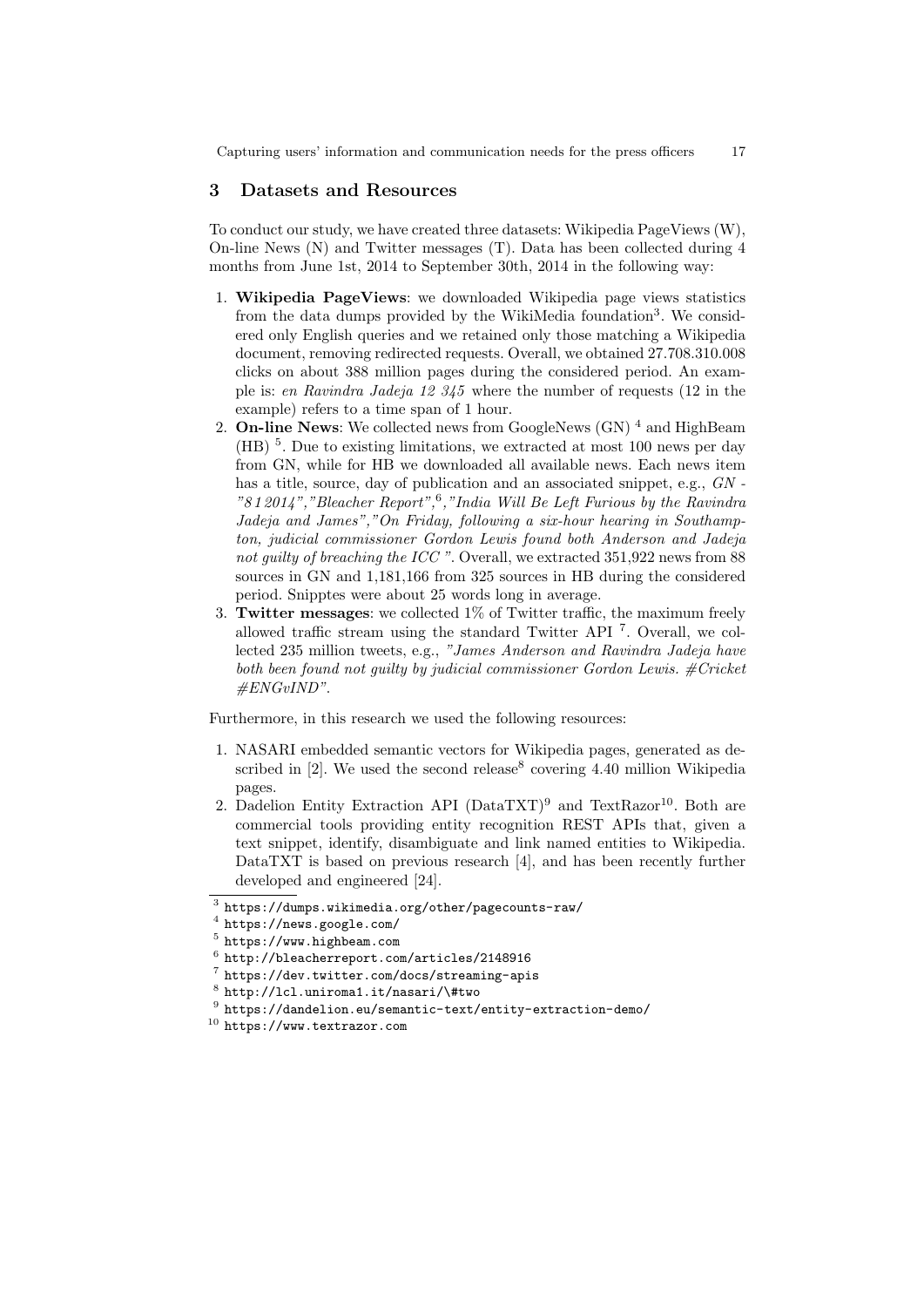## 4 Proposed Method

## 4.1 Overview

Our methodology is based on the following steps:

- 1. Events identification: first, we identify breaking news using  $SAX^{++}$ , an enhanced version of the temporal mining algorithm presented in [25] and [26]. Terms related to breaking news are extracted from on-line news  $(N)$ . Twitter  $(T)$  and Wikipedia page-views  $(W)$ , respectively in representation of media news providers and of public's communication and information needs. Terms are grouped into clusters represented as ranked lists of words and named entities;
- 2. Intra-source clustering: within each data source  $(N, T, T)$  and  $W$ ) we attempt to group terms clusters with the same peak day and related to the same breaking news, creating meta-clusters.
- 3. Inter-source alignment: an alignment algorithm explores possible matches across the three data sources  $N$ ,  $T$  and  $W$ . For breaking news  $n_i$ , we thus obtain three meta-clusters mirroring respectively the media coverage of the considered event, and its impact on readers' communication and information needs.
- 4. Identification of missing information: the final step is comparing the three meta-clusters to identify in  $T$  and  $W$  meta-clusters the most relevant words and named entities, considering both their *impact* on users and *novelty* wrt to what has already been published in N. These terms can then be used to recommend journalists additional aspects to cover or deepen when following up on a news item. At the current stage of our research, we are in the phase of defining an effective method to automatically derive, rank and evaluate such recommendations. However, in section 5 we discuss preliminary results in this direction.

## 4.2 Events identification

Algorithm In this section we shortly summarize the  $SAX^{++}$  algorithm, a multi-thresholds version of the  $SAX^*$  algorithm, presented in [25] and [26], with pluggable domain dependent variants. The phases of the new algorithm, named  $SAX^{++}$ , are the followings:

- 1. The temporal series associated to terms/wikipages and hashtag are sliced into sliding windows of length W, normalized and converted in symbolic strings using Symbolic Aggregate ApproXimation [18]. The parameters of this step are the dimension of the alphabet  $|\Sigma|$  and the number  $\frac{W}{\Delta}$  of partitions of equal length  $\Delta$ .
- 2. Using a set of seed keywords related to known events, we convert their temporal series into symbolic strings and automatically learn regular expressions representing common usage patterns. For example, with an alphabet of 3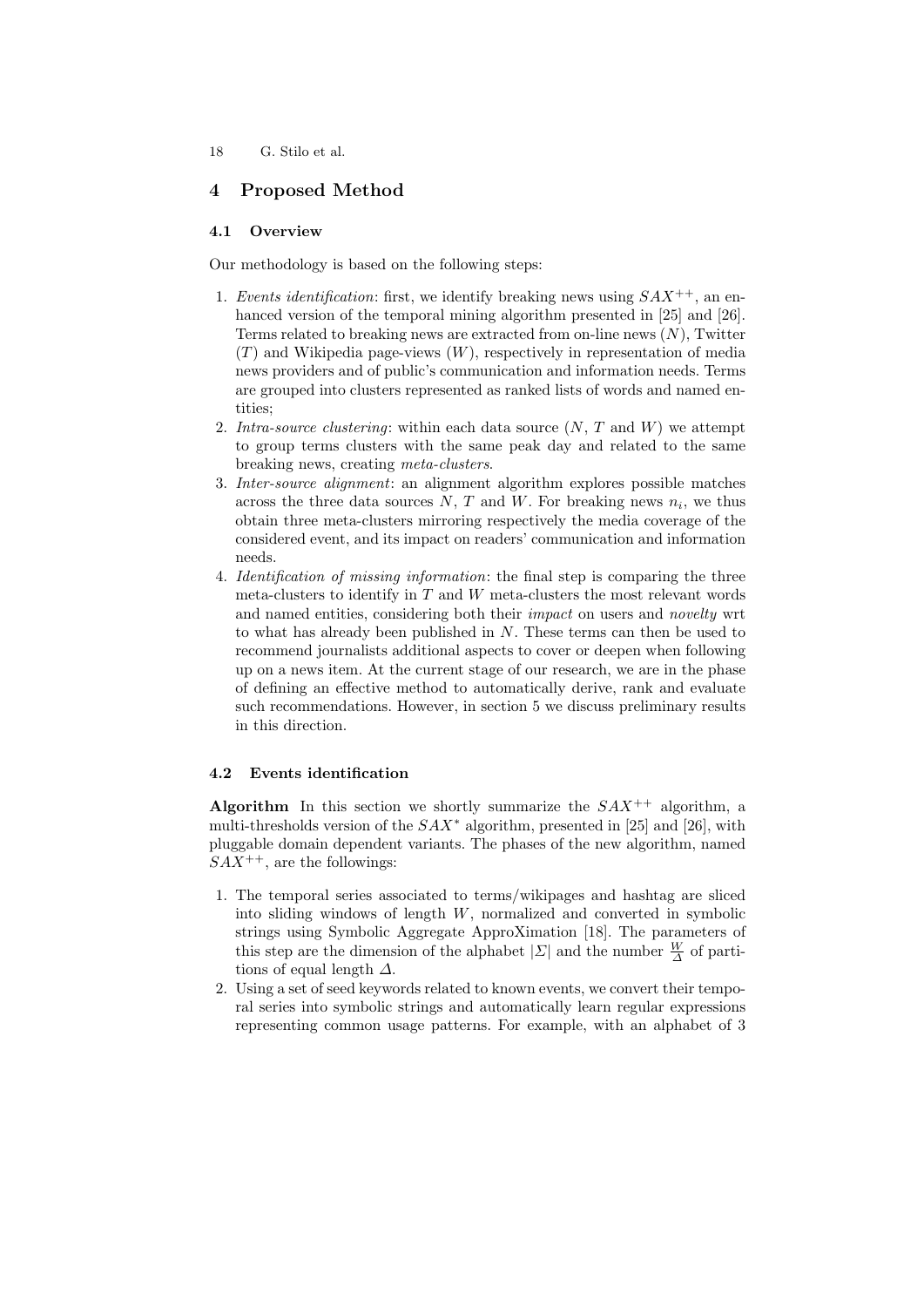symbols, we learn the following expression:

$$
(a + [bc]![bc][bc]!\,a + [bc]![bc][bc]a*)?
$$

which captures all the temporal series with one or two peaks and/or plateaus in the analyzed window. These are common temporal patterns of breaking news. Only terms/wikipages with frequency higher than a threshold  $f'$  and hashtags with frequency higher than a threshold  $f''$  and matching the learned regular expressions are considered in the subsequent steps. These are hereafter denoted as active tokens.

- 3. Tokens are analyzed in sliding windows  $W_i$  and the detected active tokens are clustered in each  $W_i$  using a bottom-up hierarchical clustering algorithm with *complete linkage* [8] and similarity threshold  $\delta$ .
- 4. In order to cope with temporal collision (i.e. co-occurring but unrelated events) an additional cluster splitting step is performed, which considerably improves clustering results. First, we build a graph  $G = (V, E)$  for each cluster c previously detected by  $SAX^{*11}$  in a window W. A graph G is built associating each vertex  $v \in V$  with a token  $t_i$  and adding an edge  $(t_i, t_j)$  if token  $t_i$  and  $t_i$ :
	- co-occurs in a number of documents greater than a threshold  $\tau$  (for social networks or for news domain);
	- or show "sufficient" semantic similarity, as derived by an external resource (for Wikipedia domain); specifically, we use NASARI vectors to compute similarity between two Wikipedia Pages that must be higher than a threshold nas  $^{12}$ ;

Next, we detect connected components in  $G$ . Each connected component is a split of the original cluster. Extracting connected components from a graph is a well-established problem [7] and does not have a heavy impact on the computational cost of the entire algorithm [23], mainly due to the fact that the size of the graphs, when pruning non-active tokens, is relatively small.

Entities Enrichment Clusters extracted from News and Twitter are made out of single words, however, including named entities would be preferable both for relevance (named entities are pervasive in texts and especially in news) and to compare results among different data sources  $(N, W, W)$  and T). Named Entity expansion is applied only as post-processing phase over all the produced clusters, because extracting names on the full Twitter and News stream is computationally very demanding. Starting from all the tokens included in a cluster, we retrieved the d best matching documents querying the original data-set (tweets or news). We performed entity recognition for those documents only. Next, we consider all the named entities recognized in these d documents, we score them by occurrence, from  $0$  to 1, and add the top  $e$  entities to the related clusters.

 $11$  for efficiency we maintain just one graph at a time in memory

 $^{12}$  Experiments shows that reeling on the Wikipedia graph doesn't split clusters effectively.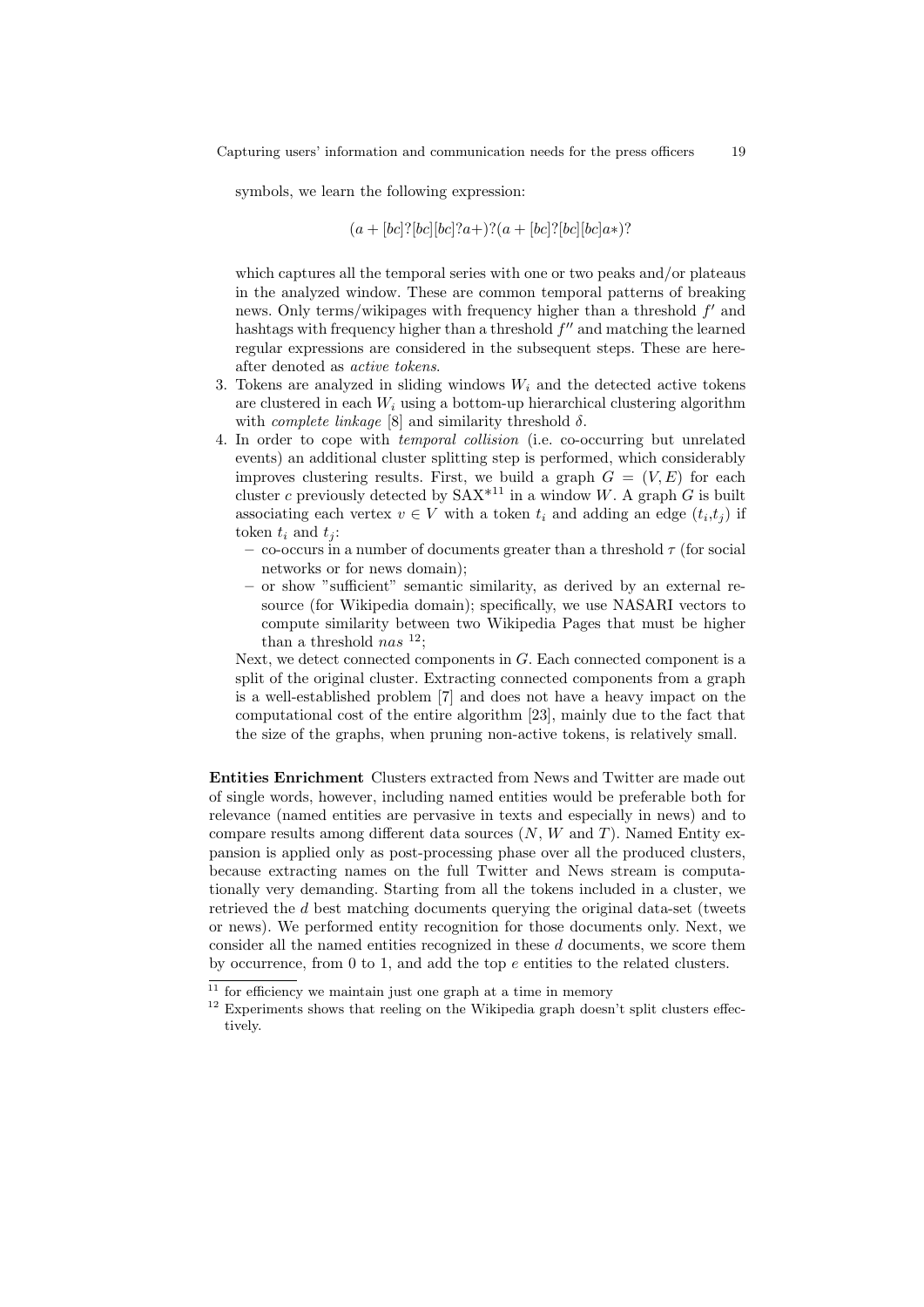Note that for every source (Twitter, News) we adopted the entities tagger that best performs on the input text (see subsection 4.2).

**Parameter Setting** In our experiments we ran  $SAX^{++}$  using different parametrizations for each of the three sources, then we manually evaluated the resulting clusters considering 10 known events to select the best parameters configuratios, shown in table 1. The value of the  $\Delta$  parameter (the time granularity) was set to 24 hours in all the datasets as this is the mininum granularity in news, where the exact time of publication is not present.

As tweets and news are very different in nature (length and style), before performing the Named Entity Enrichment phase we processed some sample documents with two available systems, DataTXT and Textrazor, and selected the tool which provided more accurate results: DataTXT for news articles an TextRazor for tweets. We then experimentally set optimal values for  $d$  and  $e$  (see table 1).

**Table 1.**  $SAX$  + parameters settings used for the different sources

| Source      |                |    |       | r''    |            |          | nas                      |                   |                          |
|-------------|----------------|----|-------|--------|------------|----------|--------------------------|-------------------|--------------------------|
| Twitter     |                | 24 | 250   | 25     | $\rm 0.25$ |          | $\overline{\phantom{a}}$ | 200               | 100                      |
| <b>News</b> |                | 24 | 1000  | $\sim$ | $0.12\,$   | 20       | $\overline{\phantom{a}}$ | 50                | 50                       |
| Wikipedia   | $\overline{2}$ | 24 | 50000 | $\sim$ | $0.12\,$   | $\equiv$ | $\rm 0.01$               | $\qquad \qquad -$ | $\overline{\phantom{0}}$ |

## 4.3 Intra-source clustering

Since  $SAX^{++}$  works on sliding windows, the same event is usually captured by different clusters extracted from adjacent windows. In order to obtain a better characterization of an event, we aggregate similar clusters with the same peak day, forming meta-clusters which contain the most relevant terms for the event. When considering clusters of the same events we note that the *pivot cluster*, i.e. the cluster whose peak day is closer to the centre of the considered window, shows a higher precision as compared to those clusters twith a peak day closer to the extremes of the window.

First, we select all the *pivot clusters*  $P^d$  from the set of clusters  $C^d$  with the same peak day. We then build a similarity graph  $G<sup>J</sup> = (C<sup>d</sup>, E<sup>\gamma</sup>)$  (where an edge is built if two clusters have a Jaccard similarity coefficient higher than a threshold  $\gamma$ ), comparing every *pivot cluster*  $p \in P^d$  with all the clusters of the original set,  $c \in \mathbb{C}^d \setminus \mathbb{P}^d$ . Each extracted connected components from the graph  $G<sup>J</sup>$ , represents a meta-clusters composed by the identified clusters.

To represent each meta-cluster in a compact and readable way, we create a scored list of all the terms (words, hash-tags ad named entities) contained in the meta-cluster. The score of a term is calculated as the normalized ratio between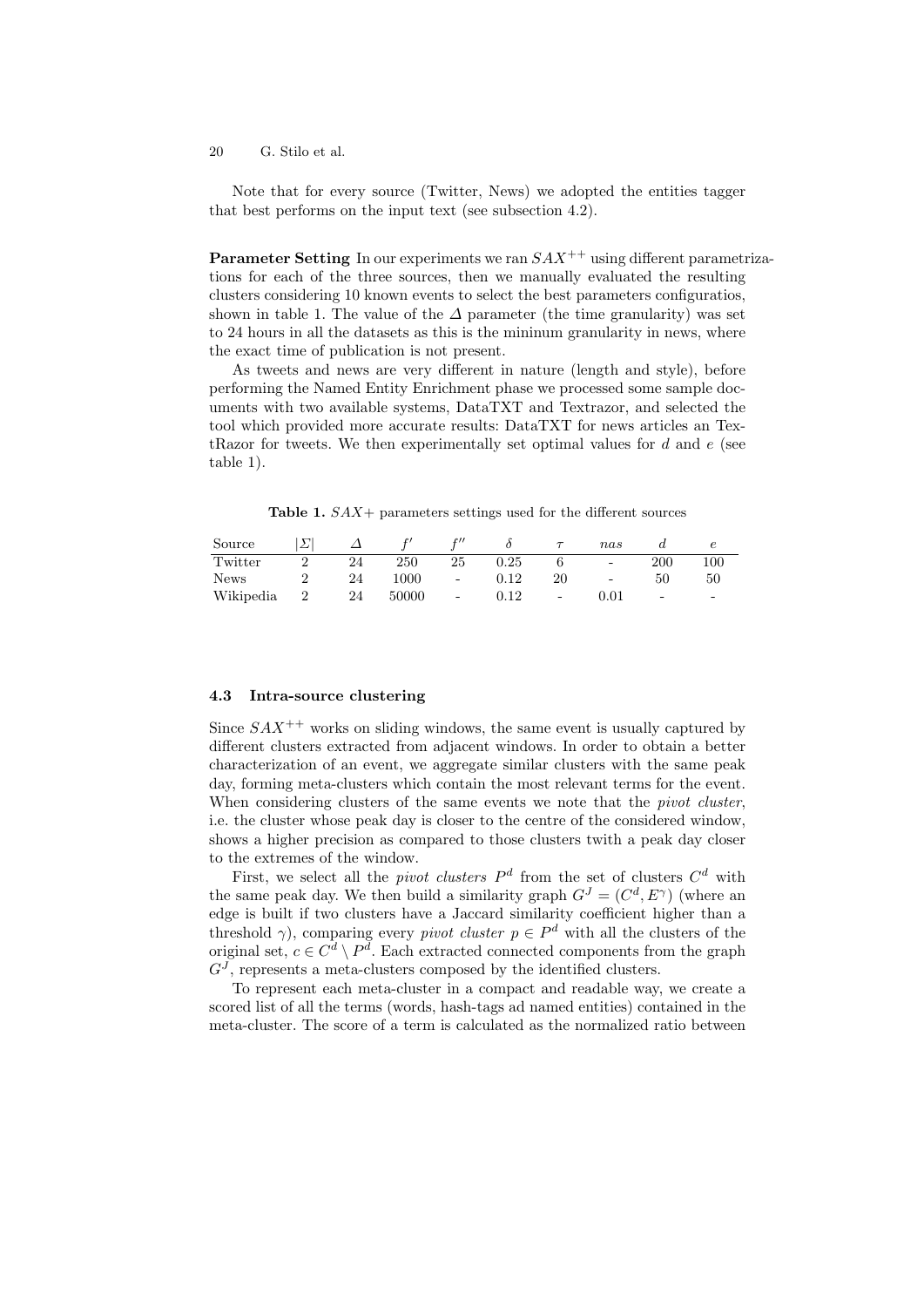the sum of the terms scores in all the clusters and the number of clusters. We refer to such a scored set of terms as the meta-cluster signature.

### 4.4 Inter-source Alignment

The subsequent phase aligns meta-clusters from the three sources (T, N and W) corresponding to the same popular event. We use as "seeds" the News metaclusters, and find the most similar meta-clusters from Twitter and Wikipedia. As there might be a slight difference in peak days in different data sources for the same event, we use a similarity measure  $TempSym$  with two components: a content based component and a time based one. The content based component is the Jaccard similarity between terms of the meta-cluster's signature, while the time based component takes into account the distance between the two peak days: the closer the two, the higher the similarity. Considering two meta-clusters  $m^a$  and  $m^b$  we use the following formula:

$$
TempSym(m^a, m^b) = Jaccard(m^a, m^b) \times \alpha^{(|peak(m^a) - peak(m^b)|)}
$$

Where alpha is a decay coefficient. The smallest is alpha, the less past clusters are considered similar.

| dataset     | $\#$ clusters | $#$ meta-clusters | average size of |
|-------------|---------------|-------------------|-----------------|
|             |               |                   | meta-clusters   |
| <b>News</b> | 9396          | 829               | 122.46          |
| Twitter     | 4737          | 413               | 136.76          |
| Wikipedia   | 5450          | 535               | 6.44            |

Table 2. Results statistic for the three data sources

In table 2 we show some statistics of the obtained results wrt the three data sources: the total number of clusters extracted by  $SAX^{++}$ , the total number of meta-cluster obtained running the intra-source clustering and the size of the meta-clusters expressed as the average number of terms in such meta-cluster's signatures.

## 5 Discussion of preliminary results

We present here an example of the result produced by the intra-source clustering phase and three examples produced by the inter-source alignment algorithm; these examples allow us to present a qualitative discussion of our results and to show the difficulty of a systematic evaluation.

In table 3 we show a sample meta-cluster obtained as output of the intrasource clustering step, along with its composing clusters and the scored set of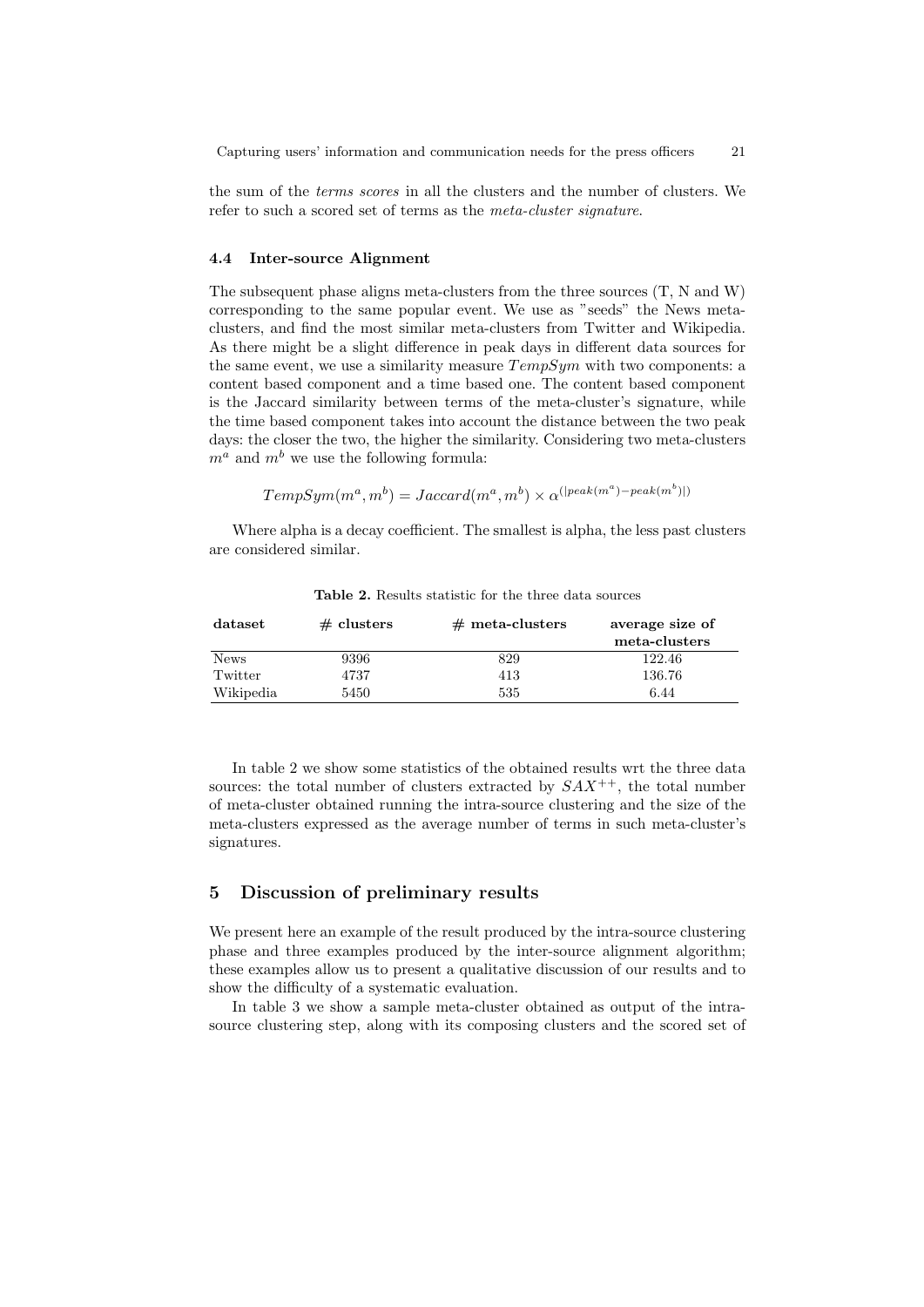terms derived as discussed above. The meta-cluster clearly refers to a popular event: the crash of the Malaysia Airlines flight 17 on 17 July 2014<sup>13</sup>.

Table 3. The Twitter meta-cluster capturing the Malaysia Airlines flight crash event and its composing clusters

#### Clusters

T 1405036800000 C9 [tragic, crash, tragedi, Ukraine 1.0, Malaysia Airlines 0.6, Airline 0.66, Malaysia Airlines Flight 17 0.65, Malaysia 0.60, Russia 0.51, Aviation accidents and incidents 0.36, Airliner 0.35, Malaysia Airlines Flight 37 0.28, Vladimir Putin 0.27, United States 0.21, Tragedy 0.20, Boeing 777 0.19924139305113062 ... ]

T 1405296000000 C5 [tragic, tragedi, Airline 1.0, Malaysia Airlines Flight 17 0.97, Malaysia Airlines 0.70, Malaysia 0.58, Ukraine 0.40, Twitter 0.39, Gaza Strip 0.32, Barack Obama 0.32, Vladimir Putin 0.27, CNN 0.26, Tragedy 0.25, God 0.24, Airliner 0.22, Israel 0.22, Malaysia Airlines Flight 370 0.22, Netherlands 0.21, ... ]

T 1405123200000 C17 [tragedi, tragic, Malaysia Airlines Flight 17 1.0, Airline 0.89, Malaysia Airlines 0.62, Malaysia 0.54, Tragedy 0.47, Gaza Strip 0.42, Twitter 0.38, Ukraine 0.38, Hamas 0.33, Barack Obama 0.32, Israel 0.29, Vladimir Putin 0.27, God 0.26, CNN 0.25, Hell 0.25, Airliner 0.23, Malaysia Airlines Flight 37 0.20, ...]

T 1404950400000 C36 [crash, russian, tragedi, tragic, ukrain, Ukraine 1.0, Malaysia Airlines 0.42, Malaysia 0.400, Russia 0.40, Airline 0.36, Airliner 0.18, Malaysia Airlines Flight 17 0.18, Aviation accidents and incidents 0.13, Vladimir Putin 0.114, Kuala Lumpur 0.09, Eastern Ukraine 0.09, Boeing 777 0.075, Jet aircraft 0.068.

T\_1405209600000\_C5 [tragedi, tragic, Malaysia\_Airlines\_Flight\_17 1.0, Airline 0.98,<br>Malaysia\_Airlines 0.80, Tragedy , Malaysia 0.54, Gaza\_Strip 0.50, Ukraine 0.48, Hamas 0.408,<br>Israel 0.38, Barack\_Obama 0.7, Twitter 0.37, Malaysia Airlines Flight 370 0.26, Hell 0.252, God 0.25, ...]

#### Meta-cluster signature

17 Jul 2014 [tragedi 0.22, tragic 0.22, airline 0.20, malaysia airlines flight 17 0.20, ukraine 0.19, malaysia airlines 0.19, malaysia 0.17, russia 0.129, tragedy 0.12, vladimir putin 0.12, airliner 0.12, crash 0.12, gaza strip 0.11, barack obama 0.11, aviation accidents and incidents 0.11, cnn 0.106, malaysia airlines flight  $370$  0.10, god 0.10,

In table 4 we show some examples of the inter-source alignment algorithm. Three popular events from different domains are considered: the celebration of the USA Independence Day, the FIFA 2014 World Cup final match and the Malaysia Airlines crash. For each event we show the news meta-cluster signature, used as seed in the alignment algorithm, and the most similar meta-cluster's signatures emerged in Twitter and Wikipedia. In addition, we mark in bold the novel terms in  $T$  and  $W$ , which could be the candidate recommended terms. Due to lack of space, we do not show all the terms, except for the Wikipedia where the meta-clusters are smaller on average.

Some emerging terms, especially in Wikipedia cluster, clearly highlight information needs related to the corresponding events. For example, the emerging of terms like *american\_revolutionary\_war* and *the\_start-spangled\_banner* suggests a keen interest to deepen the knowledge of the historical events that led to the

 $^{13}$  BBC page of the event: http://www.bbc.com/news/world-europe-28357880  $\,$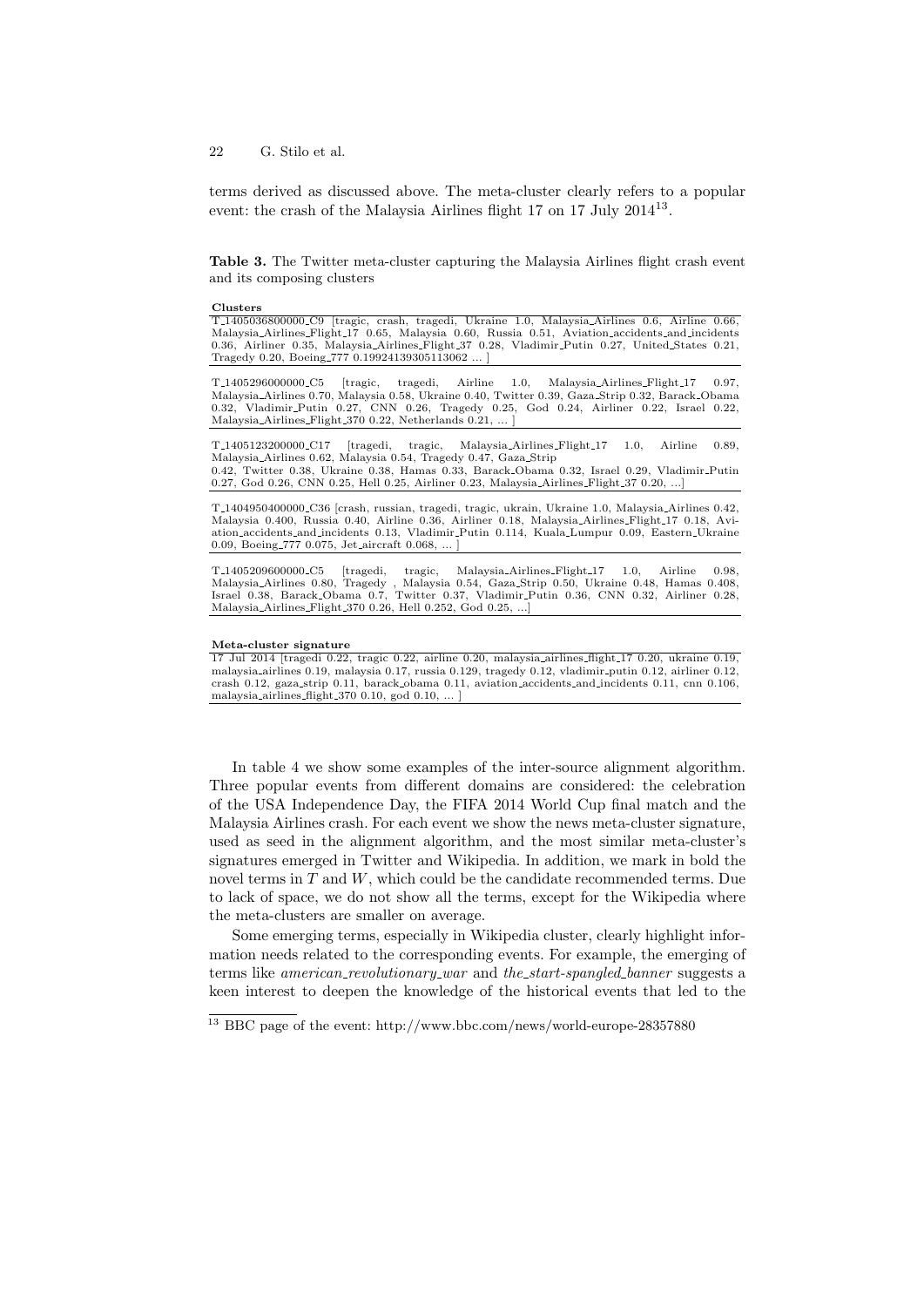### Table 4. Examples of aligned meta-clusters for popular events

### Independence Day (04 Jul 2014)

 $\frac{\text{News}}{03 - \text{Iul}}$ 2014 [united\_states\_declaration\_of\_independence 0.25, independence\_day 0.24, life, liberty and the pursuit of happiness 0.24, natural and legal rights 0.14, continental congress 0.13, all men are created equal 0.12, thomas jefferson 0.12, self-evidence 0.12, washington, d.c. 0.12, human events 0.12, fireworks 0.11, united states house of representatives 0.10 ... ] **Twitter** 

03 Jul 2014 [independence day 0.29, textbffourth 0.28, safe 0.22, bbq 0.16, grill 0.16, sparkler 0.15, fireworks 0.14, united states 0.14, barbecue 0.13, parad 0.12, coffee 0.10, god 0.10, pittsburgh\_steelers  $0.10$ , heinz\_field  $0.09$ , canada  $0.09$ ,

# Wikipedia<br>Jul 04

2014 [the\_star-spangled\_banner 0.16, independence\_day 0.16, ameri- $\textbf{can\_revolutionary\_war}$  0.12]

#### FIFA World Cup 2014 final match (13 Jul 2014) News

13 Jul 2014 [germany national football team 0.30, fifa world cup 0.27, overtime (sports) 0.27, ar-gentina 0.26, germany 0.26, argentina national football team 0.24, brazil 0.24, mario goetze 0.24, rio de janeiro 0.23, maracana stadium 0.22, 2014 fifa world cup 0.22, brazil national football team  $0.21$ , lionel\_messi  $0.21$  ... ] Twitter

13 Jul 2014 [shakira 0.33, gervsarg 0.29, kramer 0.29, gerarg 0.29, argvsger 0.29, ger-<br>many national football team 0.29, lionel messi 0.28, argentina national football team 0.26, argentina 0.24, champion 0.22, germany 0.21, fifa\_world\_cup 0.21, neuer 0.19, ceremoni 0.19 ... ] Wikipedia

13 Jul 2014 [2018 fifa world cup 0.19, 2026 fifa world cup 0.19, 2022 fifa world cup 0.12]

#### Malaysia Airlines fligth 17 crash (17 Jul 2014) News

17 Jul 2014 [malaysia 0.38, ukraine 0.33, malaysia airlines 0.33, surface-to-air missile 0.30, kuala lumpur 0.28, eastern ukraine 0.27, malaysia airlines flight 17 0.27, boeing 78 0.272, amsterdam 0.27, ... ] **Twitter** 

17 Jul 2014 [malaysia 0.37, aircraft 0.31, plane 0.29, condol 0.29, malaysian 0.29, airlin 0.29, missil 0.29, passeng 0.29, ukraine 0.29, malaysia airlines 0.28, ukrain 0.28, ... , tragedi 0.12, eastern ukraine 0.11, aviation accidents and incidents 0.11, boeing 777 0.11, missile 0.11, passenger 0.11, kuala lumpur international airport 0.10, interfax 0.09, jet aircraft 0.09, , ... , russian language 0.08, ..., tragic 0.06, expens 0.06, ...] Wikipedia

17 Jul 2014 [**siberia\_airlines\_flight** 0.93, boeing 0.85, malaysia\_airlines\_flight 0.73, **iran\_air\_flight**<br>0.71, **korean\_airlines\_flight** 0.44, **pan\_am\_flight** 0.41, kuala\_lumpur 0.28, surface-to-<br>air\_missile 0.26, malaysi bermuda\_triangle  $0.06$ , 2014\_ crimean\_crisis  $0.06$ ]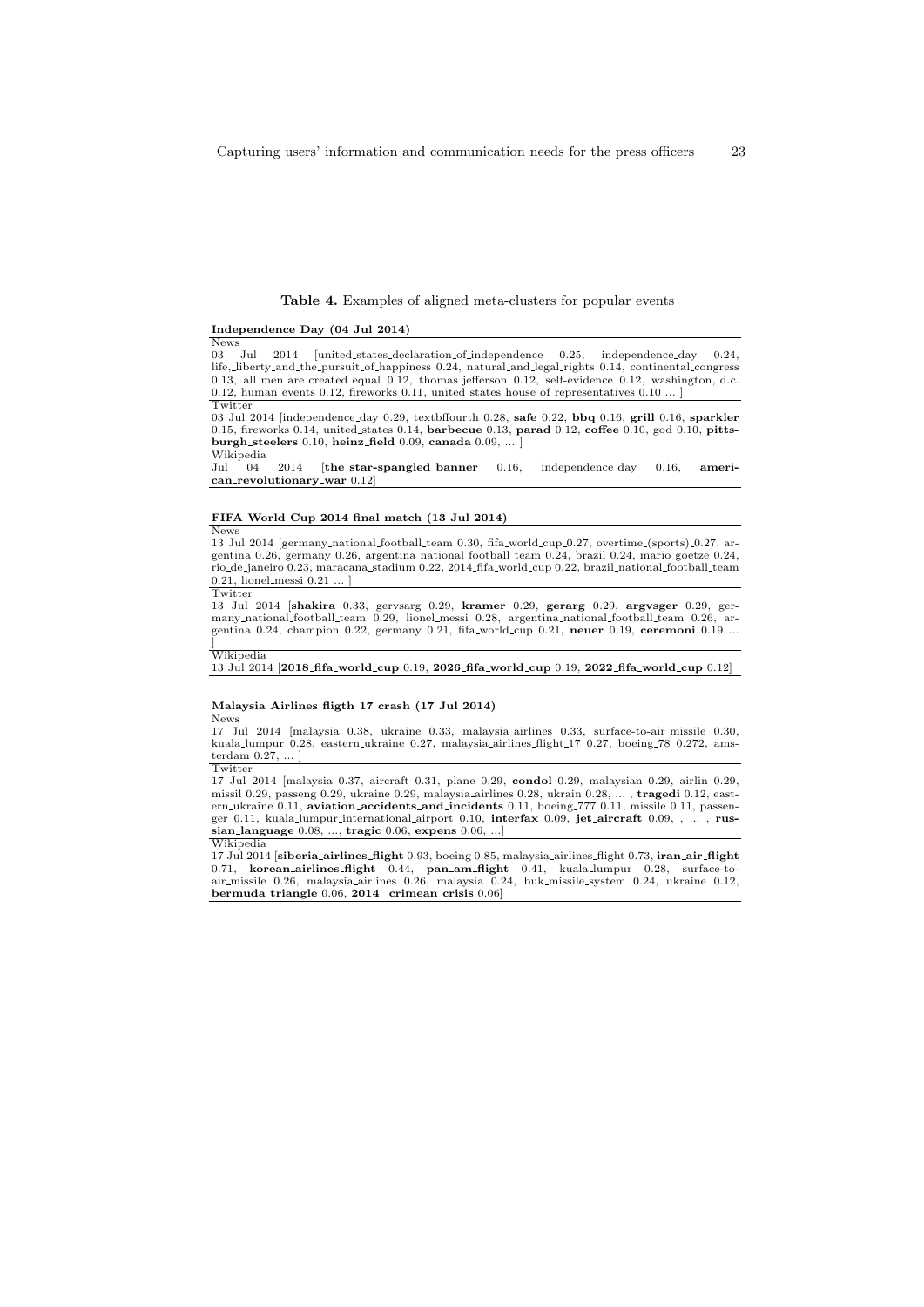US independence and of the US national anthem, respectively. These could be topics that are worth deepening, e.g., in editorials. Looking at T meta-clusters, the emerging of popular terms like bbq, grill or parad (stem of parade) in tweets immediately before Independence Day may simply suggest that most people are preparing to celebrate, while other terms like pittsburg steelers and heinz field refer to co-occurring related sports events and could be reasonably labelled as noise.

Looking at the second event, terms like  $(2018 - 2022 - 2026)$  fifa world cup in the W meta-cluster expose a widespread interest in future editions of the football World Cup, which, again, could suggest related topics to be deepened. In the T meta-cluster, the appeareance of the term *shakira*, referring to the popular singer, in association with the FIFA football match seems apparently unrelated. However "googling" the term highlights a strong connection, as the singer sang the theme song of the 2014 World Cup during the FIFA world cup closing ceremony; *ceremoni* is another term in the same cluster, confirming this interpretation. The terms gerarg and argvsger are popular hashtags used to comment the match on Twitter; while not novel per-se, finding relevant hashtags for an event may prove useful in some contexts.

Around the time of the Malaysia Airlines crash it is not surprising that most people are encouraged to check Wikipedia about similar incidents in the past, e.g., Siberia Airlines flight 1812, shot down by the Ukrainian Air Force over the Black Sea in 2001, and about somehow related topics, e.g. bermuda triangle. Finding past similar events is a common information need, frequently highlighted in our data. Terms like *condol* and *tragic* mirror a popular mood emerging among Twitter users, while for other terms it is hard to say if they are noisy or not, e.g. expens. Finally, the term interfax, apparently unrelated, turned out to be related to the event, since Interfax is a Moscow-based wire agency which reported that Ukrainian rebel forces had the airplane black boxes and they had agreed to hand them over to the Russian-run regional air safety authority; this news sub-topic captured the attention on Twitter.

## 6 Conclusions and future work

In this paper we presented a methodology to derive recommendations for journalists based on the detection and analysis of readers' information needs on Wikipedia and communication needs on Twitter. Preliminary experiments suggest that our methodology succeeds in aligning manifestations of interest wrt to highly popular events in all three different information sources: online news, twitter and wikipedia. No strong conclusions can be drawn from our preliminary experiments, even if results suggest that many relevant and recurrent behaviours can be extracted by systematically comparing the three sources.

Future works are focused on defining an effective method to extract missing information that might provide useful insight for press agents, from T and W aligned meta-cluster of a given News  $n \in N$ . Measuring the quality of the results in a meaningfull way is still an open issue. Specifically, we want to identify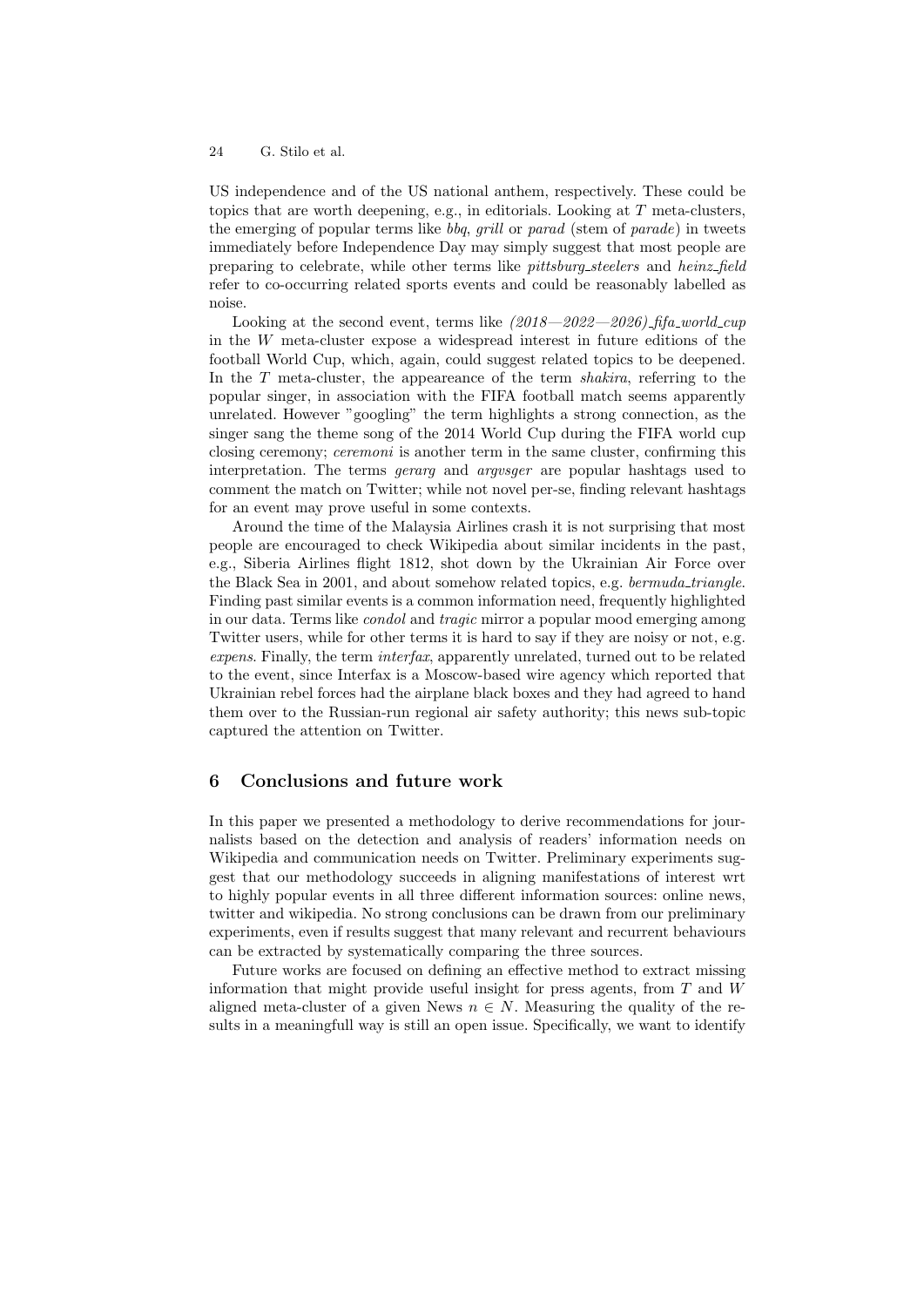terms that expose relevant and novel topics wrt to what have already been published. Several works  $[5, 9, 10, 14, 20, 29]$  try to formally define how to evaluate relevance and novelty, but this task still remain difficult even for humans, since connections among topics might not be evident and what may seem noise at first glance, turn out to be relevant and interesting after an in depth (and timeconsuming) analysis. On the other hand, trying to reduce noise, e.g. discarding loosely connected topics, could dramatically affect novelty.

## 7 Acknowledgments

We thank SpazioDati and TextRazor for granting us the use of their entity recognition API beyond the non commercial use limit. We would also like to thank Giacomo Marangoni for his kind support in developing the workflow related to the Wikipedia source.

## References

- 1. Brooker, R., Schaefer, T.: Public Opinion in the 21st Century: Let the People Speak? New directions in political behavior series, Houghton Mifflin Company (2005)
- 2. Camacho-Collados, J., Pilehvar, M.T., Navigli, R.: Nasari: a novel approach to a semantically-aware representation of items. In: Proceedings of the 2015 Conference of the North American Chapter of the Association for Computational Linguistics: Human Language Technologies. pp. 567–577. Association for Computational Linguistics, Denver, Colorado (May–June 2015), http://www.aclweb.org/ anthology/N15-1059
- 3. Diakopoulos, N., De Choudhury, M., Naaman, M.: Finding and assessing social media information sources in the context of journalis. In: Proceedings of the 2012 ACM annual conference on Human Factors in Computing Systems. pp. 24151– 2460. CHI 2012, ACM, New York, NY, USA (2012)
- 4. Ferragina, P., Scaiella, U.: Tagme: On-the-fly annotation of short text fragments (by wikipedia entities). In: Proceedings of the 19th ACM International Conference on Information and Knowledge Management. pp. 1625–1628. CIKM '10, ACM, New York, NY, USA (2010), http://doi.acm.org/10.1145/1871437.1871689
- 5. Ge, M., Delgado-Battenfeld, C., Jannach, D.: Beyond accuracy: Evaluating recommender systems by coverage and serendipity. In: Proceedings of the Fourth ACM Conference on Recommender Systems. pp. 257–260. RecSys '10, ACM, New York, NY, USA (2010), http://doi.acm.org/10.1145/1864708.1864761
- 6. Gloviczki, P.J.: Journalism in the Age of Social Media, pp. 1–23. Palgrave Macmillan US, New York (2015)
- 7. Hopcroft, J., Tarjan, R.: Efficient algorithms for graph manipulation. Commun. ACM 16(6), 372–378 (Jun 1973), http://doi.acm.org/10.1145/362248.362272
- 8. Jain, A.K.: Data clustering: 50 years beyond k-means. Pattern Recogn. Lett. 31(8), 651–666 (Jun 2010), http://dx.doi.org/10.1016/j.patrec.2009.09.011
- 9. Jenders, M., Lindhauer, T., Kasneci, G., Krestel, R., Naumann, F.: A Serendipity Model for News Recommendation, pp. 111–123. Springer International Publishing, Cham (2015), http://dx.doi.org/10.1007/978-3-319-24489-1\_9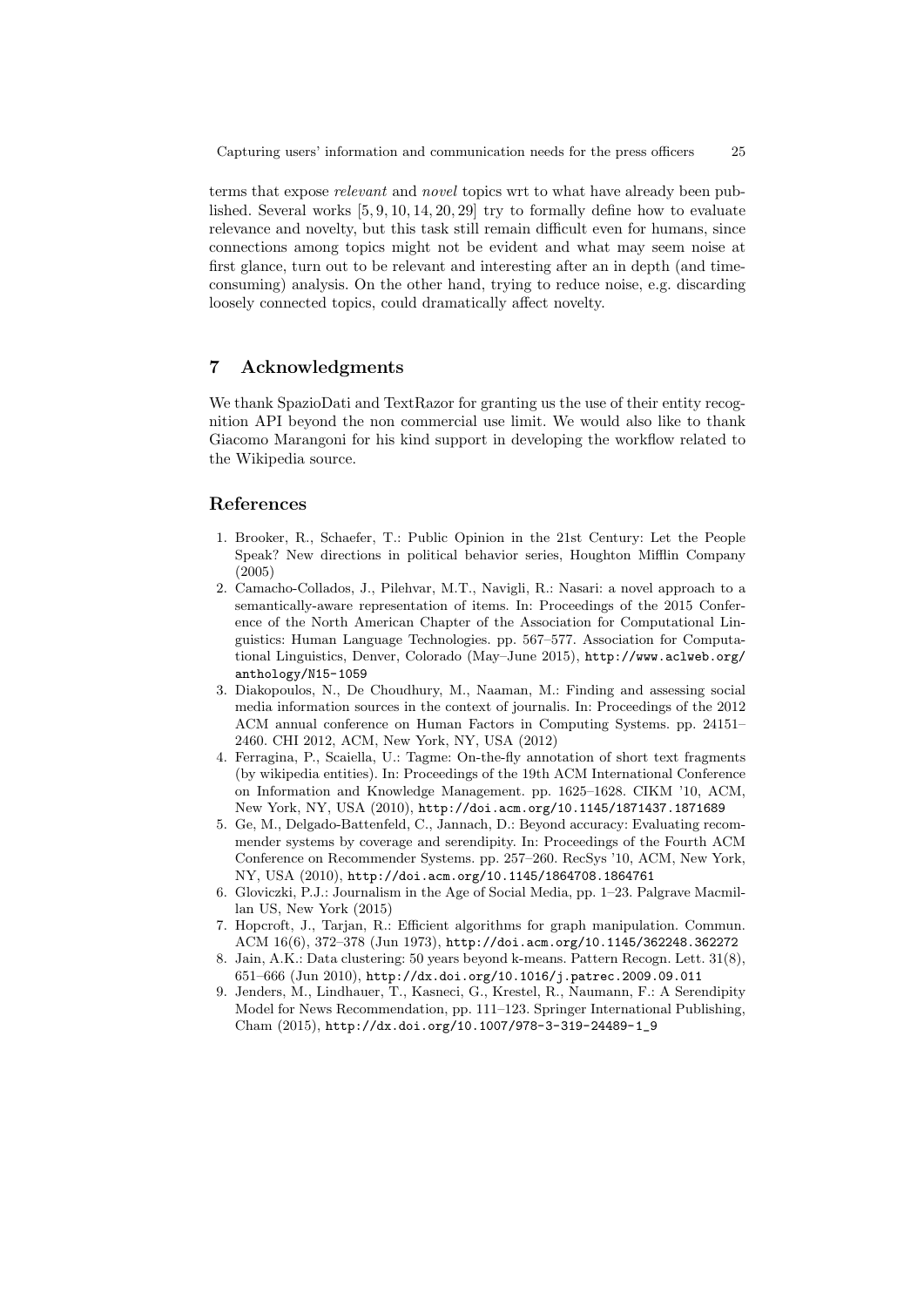- 26 G. Stilo et al.
- 10. Kaminskas, M., Bridge, D.: Measuring surprise in recommender systems. In: Adamopoulos, P., Bellogn, A., Castells, P., Cremonesi, P., Steck, H. (eds.) Procs. of the Workshop on Recommender Systems Evaluation: Dimensions and Design (Workshop Programme of the Eighth ACM Conference on Recommender Systems) (2014)
- 11. Kille, B., Hopfgartner, F., Brodt, T., Heintz, T.: The plista dataset. In: Proceedings of the 2013 International News Recommender Systems Workshop and Challenge. pp. 16–23. NRS '13, ACM, New York, NY, USA (2013), http://doi.acm.org/10. 1145/2516641.2516643
- 12. Knight, M.: Journalism as usual: The use of social media as a newsgathering tool in the coverage of the iranian elections in 2009. Journal of Media Practice  $13(1)$ , 61–74 (2012)
- 13. König, A.C., Gamon, M., Wu, Q.: Click-through prediction for news queries. In: Proceedings of the 32Nd International ACM SIGIR Conference on Research and Development in Information Retrieval. pp. 347–354. SIGIR '09, ACM, New York, NY, USA (2009), http://doi.acm.org/10.1145/1571941.1572002
- 14. Kotkov, D., Wang, S., Veijalainen, J.: A survey of serendipity in recommender systems. Know.-Based Syst. 111(C), 180–192 (Nov 2016), http://dx.doi.org/ 10.1016/j.knosys.2016.08.014
- 15. Krestel, R., Werkmeister, T., Wiradarma, T.P., Kasneci, G.: Tweet-recommender: Finding relevant tweets for news articles. In: Proceedings of the 24th International Conference on World Wide Web. pp. 53–54. WWW '15 Companion, ACM, New York, NY, USA (2015)
- 16. Lehmann, J., Gonçalves, B., Ramasco, J.J., Cattuto, C.: Dynamical classes of collective attention in twitter pp. 251–260 (2012)
- 17. Leskovec, J., Backstrom, L., Kleinberg, J.: Meme-tracking and the dynamics of the news cycle. In: Proceedings of the 15th ACM SIGKDD International Conference on Knowledge Discovery and Data Mining. pp. 497–506. KDD '09, ACM, New York, NY, USA (2009)
- 18. Lin, J., Keogh, E., Lonardi, S., Chiu, B.: A symbolic representation of time series, with implications for streaming algorithms. In: Proceedings of the 8th ACM SIG-MOD Workshop on Research Issues in Data Mining and Knowledge Discovery. pp. 2–11. DMKD '03, ACM, New York, NY, USA (2003), http://doi.acm.org/10. 1145/882082.882086
- 19. Lommatzsch, A., Albayrak, S.: Real-time recommendations for user-item streams. In: Proc. of the 30th Symposium On Applied Computing, SAC 2015. pp. 1039– 1046. SAC '15, ACM, New York, NY, USA (2015)
- 20. Murakami, T., Mori, K., Orihara, R.: Metrics for evaluating the serendipity of recommendation lists. In: Proceedings of the 2007 Conference on New Frontiers in Artificial Intelligence. pp. 40–46. JSAI'07, Springer-Verlag, Berlin, Heidelberg (2008), http://dl.acm.org/citation.cfm?id=1788314.1788320
- 21. Napoli, P.M.: Measuring media impact an overview of the field. Rutgers University (2014)
- 22. Phelan, O., McCarthy, K., Smyth, B.: Using twitter to recommend real-time topical news. In: Proceedings of the Third ACM Conference on Recommender Systems. pp. 385–388. RecSys '09, ACM, New York, NY, USA (2009)
- 23. Reingold, O.: Undirected connectivity in log-space. J. ACM 55(4), 17:1–17:24 (Sep 2008), http://doi.acm.org/10.1145/1391289.1391291
- 24. Scaiella, U., Prestia, G., Del Tessandoro, E., Ver, M., Barbera, M., Parmesan, S.: Datatxt at microposts2014 challenge. vol. 1141, pp. 66–67 (2014)